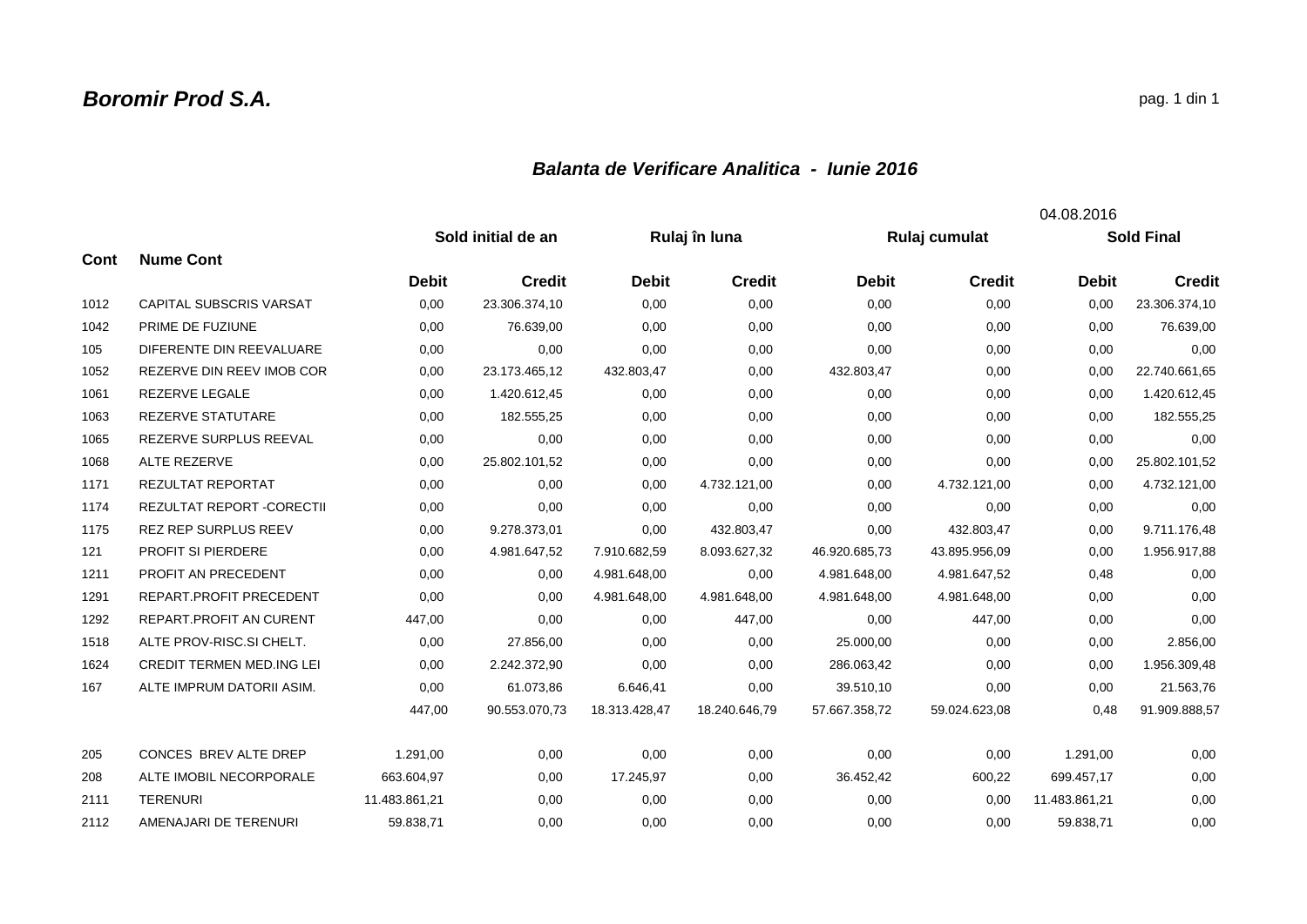| 212   | <b>CONSTRUCTII</b>           | 25.416.795,79 | 0,00         | 0,00         | 0,00         | 0,00          | 2.562,00      | 25.414.233,79 | 0,00         |
|-------|------------------------------|---------------|--------------|--------------|--------------|---------------|---------------|---------------|--------------|
| 2131  | <b>INSTAL TEHN</b>           | 18.310.032,29 | 0,00         | 94.942,45    | 122.768,05   | 639.141,43    | 122.768,05    | 18.826.405,67 | 0,00         |
| 2132  | MIJL FIXE DE NAT OB INV      | 0,00          | 0,00         | 0,00         | 0,00         | 0,00          | 0,00          | 0,00          | 0,00         |
| 2133  | <b>MIJL TRANSP</b>           | 782.206,16    | 0,00         | 0,00         | 0,00         | 0,00          | 0,00          | 782.206,16    | 0,00         |
| 214   | MOBILIER, AP. BIROTICA       | 269.601,79    | 0,00         | 0,00         | 0,00         | 0,00          | 0,00          | 269.601,79    | 0,00         |
| 21511 | <b>INVESTITII IMOBILIARE</b> | 9.998.846,03  | 0,00         | 0,00         | 40.726,00    | 0,00          | 2.720.098,79  | 7.278.747,24  | 0,00         |
| 231   | <b>IMOBIL CORP IN CURS</b>   | 235.129,19    | 0,00         | 0,00         | 0,00         | 0,00          | 4.423,36      | 230.705,83    | 0,00         |
| 232   | AVANSURI IMOB.CORPORALE      | 0,00          | 0,00         | 0,00         | 0,00         | 0,00          | 0,00          | 0,00          | 0,00         |
| 261   | <b>TITLURI PARTICIP GRUP</b> | 17.979.638,11 | 0,00         | 45.000,00    | 0,00         | 45.000,00     | 0,00          | 18.024.638,11 | 0,00         |
| 265   | ALTE TITLURI IMOBOLIZATE     | 283.957,50    | 0,00         | 0,00         | 0,00         | 0,00          | 0,00          | 283.957,50    | 0,00         |
| 2673  | <b>GARANTII PIESE SCHIMB</b> | 4.914,68      | 0,00         | 0,00         | 0,00         | 1.744,73      | 1.144,38      | 5.515,03      | 0,00         |
| 2677  | ALTE CREANTE IMOBILIZATE     | 0,00          | 0,00         | 0,00         | 0,00         | 22.488,00     | 19.188,00     | 3.300,00      | 0,00         |
| 2678  | <b>GARANTII BUNA EXEC</b>    | 54.232,80     | 0,00         | 0,00         | 0,00         | 0,00          | 0,00          | 54.232,80     | 0,00         |
| 280   | AMORT IMOBIL NECORP          | 0,00          | 555.299,07   | 0,00         | 7.454,75     | 0,00          | 48.747,24     | 0,00          | 604.046,31   |
| 28112 | AMORTIZ. AMENAJARI TEREN     | 0,00          | 23.388,67    | 0,00         | 500,05       | 0,00          | 3.000,30      | 0,00          | 26.388,97    |
| 2812  | AMORTIZ.CONSTRUCTIILOR       | 0,00          | 0,00         | 0,00         | 106.562,62   | 1.400,00      | 676.652,37    | 0,00          | 675.252,37   |
| 2813  | AMORT INSTAL, MIJL TRANSP.   | 0,00          | 0,00         | 0,00         | 0,00         | 0,00          | 0,00          | 0,00          | 0,00         |
| 28131 | AMORTIZAREA INSTALATIILOR    | 0,00          | 5.315.313,58 | 96.874,90    | 181.660,53   | 96.874,90     | 1.089.054,56  | 0,00          | 6.307.493,24 |
| 28133 | AMORT MIJL DE TRANSP         | 0,00          | 541.750,52   | 0,00         | 12.768,94    | 0,00          | 76.613,46     | 0,00          | 618.363,98   |
| 2814  | AMORTIZ.ALTE IMOBILIZARI     | 0,00          | 89.619,78    | 0,00         | 3.255,26     | 0,00          | 19.531,50     | 0,00          | 109.151,28   |
| 296   | AJ PT.PIERDERE VAL.IMFIN     | 0,00          | 203.817,00   | 0,00         | 0,00         | 0,00          | 0,00          | 0,00          | 203.817,00   |
|       |                              | 85.543.950,23 | 6.729.188,62 | 254.063,32   | 475.696,20   | 843.101,48    | 4.784.384,23  | 83.417.992,01 | 8.544.513,15 |
| 301   | <b>MATERII PRIME</b>         | 5.046.085,98  | 0,00         | 2.087.317,56 | 4.432.018,70 | 16.494.472,94 | 19.231.208,39 | 2.309.350,53  | 0,00         |
| 3012  | MATERII PRIME VALORIC        | 0,00          | 0,00         | 9,00         | 21,00        | 103,75        | 103,75        | 0,00          | 0,00         |
| 3022  | <b>COMBUSTIBILI</b>          | 36.703,40     | 0,00         | 75.537,44    | 81.409,09    | 455.919,79    | 456.244,53    | 36.378,66     | 0,00         |
| 30221 | COMB. BCF                    | 0,00          | 0,00         | 1.836,40     | 1.836,40     | 5.859,60      | 5.859,60      | 0,00          | 0,00         |
| 30222 | <b>COMBUSTIBILI MASINI</b>   | 31.448,81     | 0,00         | 104.360,47   | 103.698,66   | 583.536,70    | 585.222,48    | 29.763,03     | 0,00         |
| 3023  | MATERIALE PENTRU AMBALAT     | 43.799,41     | 0,00         | 3.975,96     | 8.537,08     | 236.792,26    | 208.764,45    | 71.827,22     | 0,00         |
| 3024  | PIESE SCHIMB                 | 465.008,84    | 0,00         | 71.378,10    | 61.759,08    | 314.822,96    | 308.675,92    | 471.155,88    | 0,00         |
| 3028  | DIVERSE MATERIALE AUX        | 303.565,54    | 0,00         | 78.041,63    | 69.918,45    | 428.316,92    | 421.956,28    | 309.926,18    | 0,00         |
| 303   | MATERIALE DE NAT OB.INV      | 161.732,76    | 0,00         | 81.035,60    | 77.342,50    | 347.689,45    | 341.000,82    | 168.421,39    | 0,00         |
| 3031  | OB. INVENTAR                 | 0,00          | 0,00         | 0,00         | 0,00         | 1.162,00      | 1.162,00      | 0,00          | 0,00         |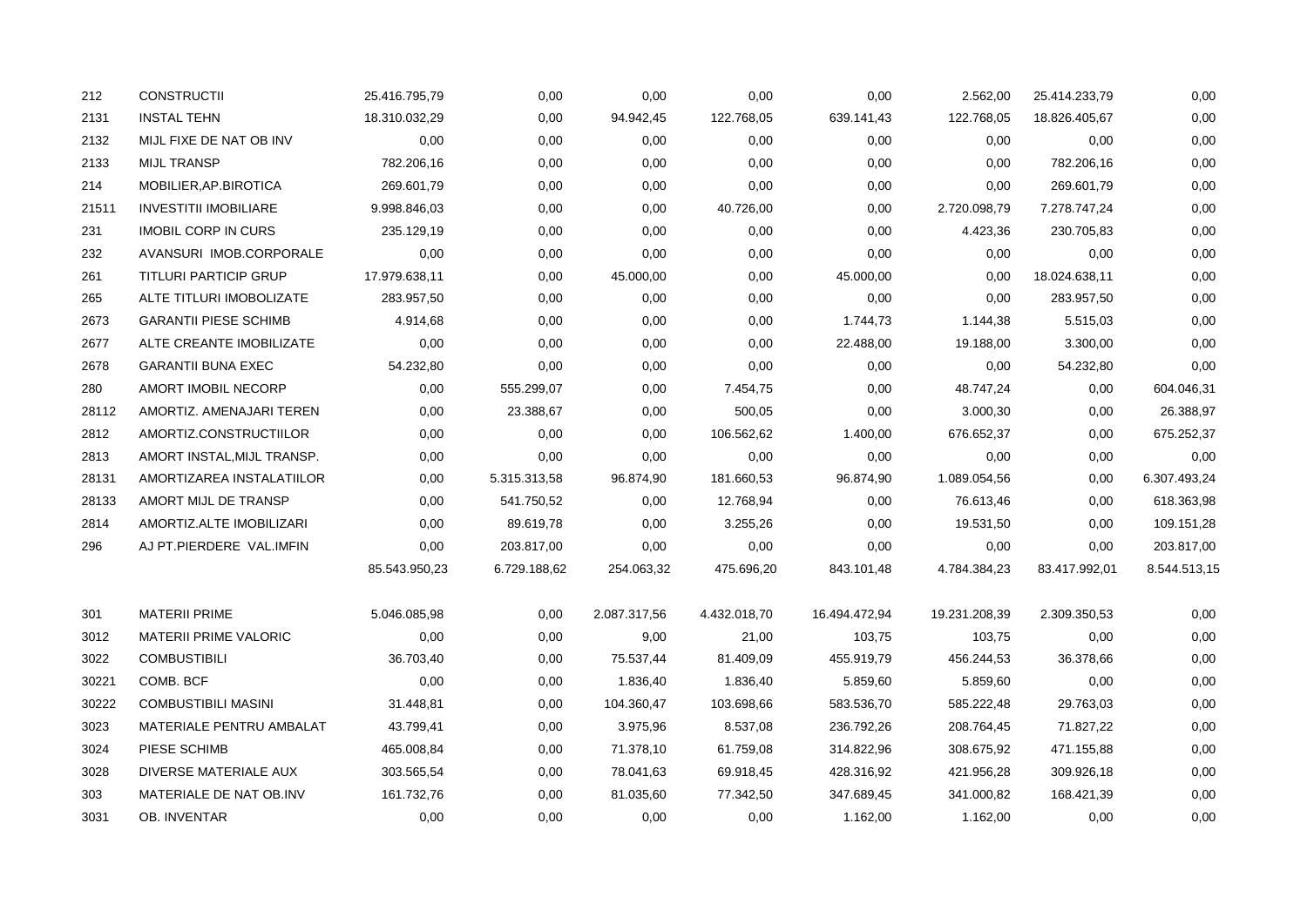| 308    | DIF PRET MAT PRIME MAT         | 0,00          | 0,00         | 0,00          | 0,00          | 0,00           | 0,00           | 0,00         | 0,00         |
|--------|--------------------------------|---------------|--------------|---------------|---------------|----------------|----------------|--------------|--------------|
| 323    | MAT-LE DE NAT OB INV           | 0,00          | 0,00         | 0,00          | 0,00          | 0,00           | 0,00           | 0.00         | 0,00         |
| 327    | MF IN CURS APROVIZIONARE       | 0,00          | 18,24        | 8.438,72      | 17.087,54     | 85.719,07      | 78.771,65      | 6.929,18     | 0,00         |
| 341    | <b>SEMIFABRICATE</b>           | 81.272,95     | 0,00         | 1.032.660,43  | 1.053.003,17  | 5.993.213,12   | 6.025.397,30   | 49.088,77    | 0,00         |
| 345    | <b>PRODUSE FINITE</b>          | 2.096.479,54  | 0,00         | 11.927.594,08 | 11.632.659,39 | 68.402.483,10  | 68.796.197,19  | 1.702.765,45 | 0,00         |
| 346    | PRODUSE REZIDUALE              | 64.749,32     | 0,00         | 63.863,45     | 71.669,58     | 406.306,24     | 439.739,69     | 31.315,87    | 0,00         |
| 348    | DIF. PRET LA PRODUSE           | 0,00          | 200.590,10   | 0,00          | 0,00          | 0,00           | 0,00           | 0,00         | 200.590,10   |
| 351    | MAT.PRIME&MAT LA TERTI         | 1.787.179,55  | 0,00         | 0,00          | 0,00          | 0,00           | 1.787.180,00   | 0,00         | 0,45         |
| 3711   | <b>MARFURI EN GROS</b>         | 62.586,75     | 0,00         | 1.277.719,47  | 1.268.370,68  | 1.503.994,17   | 1.531.957,19   | 34.623,73    | 0,00         |
| 3712   | MARFURI CU AMANUNTUL           | 101.190,28    | 0,00         | 594.592,03    | 585.122,40    | 4.172.111,14   | 4.178.776,89   | 94.524,53    | 0,00         |
| 3714   | Protocol                       | 0,00          | 0,00         | 4.427,48      | 4.427,48      | 19.940,05      | 19.940,05      | 0,00         | 0,00         |
| 3715   | <b>MARFURI DIVERSE</b>         | 0,00          | 0,00         | 9.810,16      | 9.810,16      | 36.443,69      | 36.443,69      | 0,00         | 0,00         |
| 3716   | Sponzorizari                   | 0,00          | 0,00         | 39,00         | 39,00         | 2.547,21       | 2.547,21       | 0,00         | 0,00         |
| 3781   | DIF PRET MF EN GROS            | 0,00          | 0,00         | 0,00          | 0,00          | 0,00           | 0,00           | 0,00         | 0,00         |
| 3782   | DIF PRET MF CU AMANUNTUL       | 0,00          | 30.480,04    | 175.922,20    | 179.890,70    | 1.209.608,99   | 1.210.734,23   | 0,00         | 31.605,28    |
| 381    | AMBALAJE                       | 1.170.840,16  | 0,00         | 723.287,04    | 769.473,56    | 3.569.844,91   | 3.695.400,38   | 1.045.284,69 | 0,00         |
|        |                                | 11.452.643,29 | 231.088,38   | 18.321.846,22 | 20.428.094,62 | 104.270.888,06 | 109.363.283,69 | 6.361.355,11 | 232.195,83   |
| 40111  | FURNIZORI INTERNI DIVERSI      | 0,00          | 7.867.858,50 | 2.486.839,22  | 2.280.830,80  | 20.813.673,58  | 16.750.531,23  | 0,00         | 3.804.716,15 |
| 40121  | FURNIZORI EXTERNI-EU           | 0,00          | 0,01         | 2.426,92      | 2.426,92      | 6.047,65       | 6.047,65       | 0,00         | 0,01         |
| 40122  | FURNIZORI EXTERNI USD          | 0,00          | 0,00         | 0,00          | 0,00          | 1.195,44       | 1.195,44       | 0.00         | 0,00         |
| 4031   | CEC-URI DE PLATA               | 0,00          | 0,00         | 0,00          | 0,00          | 0,00           | 0,00           | 0,00         | 0,00         |
| 4032   | <b>BO DE PLATA</b>             | 0,00          | 1.904.015,13 | 1.437.392,60  | 1.086.344,74  | 8.404.920,38   | 7.484.146,41   | 0,00         | 983.241,16   |
| 40411  | FURNIZ IMOBIL INT DIV          | 0,00          | 23.486,19    | 127.990,04    | 134.961,17    | 383.710,86     | 369.095,80     | 0,00         | 8.871,13     |
| 40412  | FURNIZ IMOBIL INT GRUP         | 0,00          | 0,00         | 0,00          | 0,00          | 0,00           | 594.000,00     | 0,00         | 594.000,00   |
| 404201 | <b>FURNIZ IMOBIL EXT EURO</b>  | 0,00          | 0,00         | 0,00          | 0,00          | 348,26         | 348,26         | 0,00         | 0,00         |
| 4081   | FURNIZ FACT NESOSITE STOC      | 61.636,06     | 0,00         | 1.181.092,87  | 1.164.961,15  | 11.365.641,93  | 11.350.380,29  | 76.897,70    | 0,00         |
| 4082   | FURNIZ FACT NESOSITE DIV       | 0,00          | 547.701,87   | 0,00          | 0,00          | 740,01         | -524.019,35    | 0,00         | 22.942,51    |
| 40911  | FURNIZ-DEBITORI STOC INT       | 1.711,52      | 0,00         | 1.653,86      | 23.218,83     | 26.968,83      | 26.968,83      | 1.711,52     | 0,00         |
| 40921  | FURNIZ-DEBITORI PS INT         | 33.397,55     | 0,00         | 39.208,59     | 58.414,52     | 301.673,18     | 262.464,59     | 72.606,14    | 0,00         |
| 4093   | AVANSURI PT.IMOB CORPORAL      | 0,00          | 0,00         | 50.989,95     | 41.564,76     | 151.219,33     | 73.564,76      | 77.654,57    | 0,00         |
| 411111 | <b>CLIENTI INTERNI DIVERSI</b> | 1.344.527,07  | 0,00         | 5.323.858,48  | 4.891.381,08  | 24.214.415,80  | 22.514.307,80  | 3.044.635,07 | 0,00         |
|        | 411112 CLIENTI INTERNI GRUP    | 0,00          | 0,00         | 0,00          | 0,00          | 0,00           | 0,00           | 0,00         | 0,00         |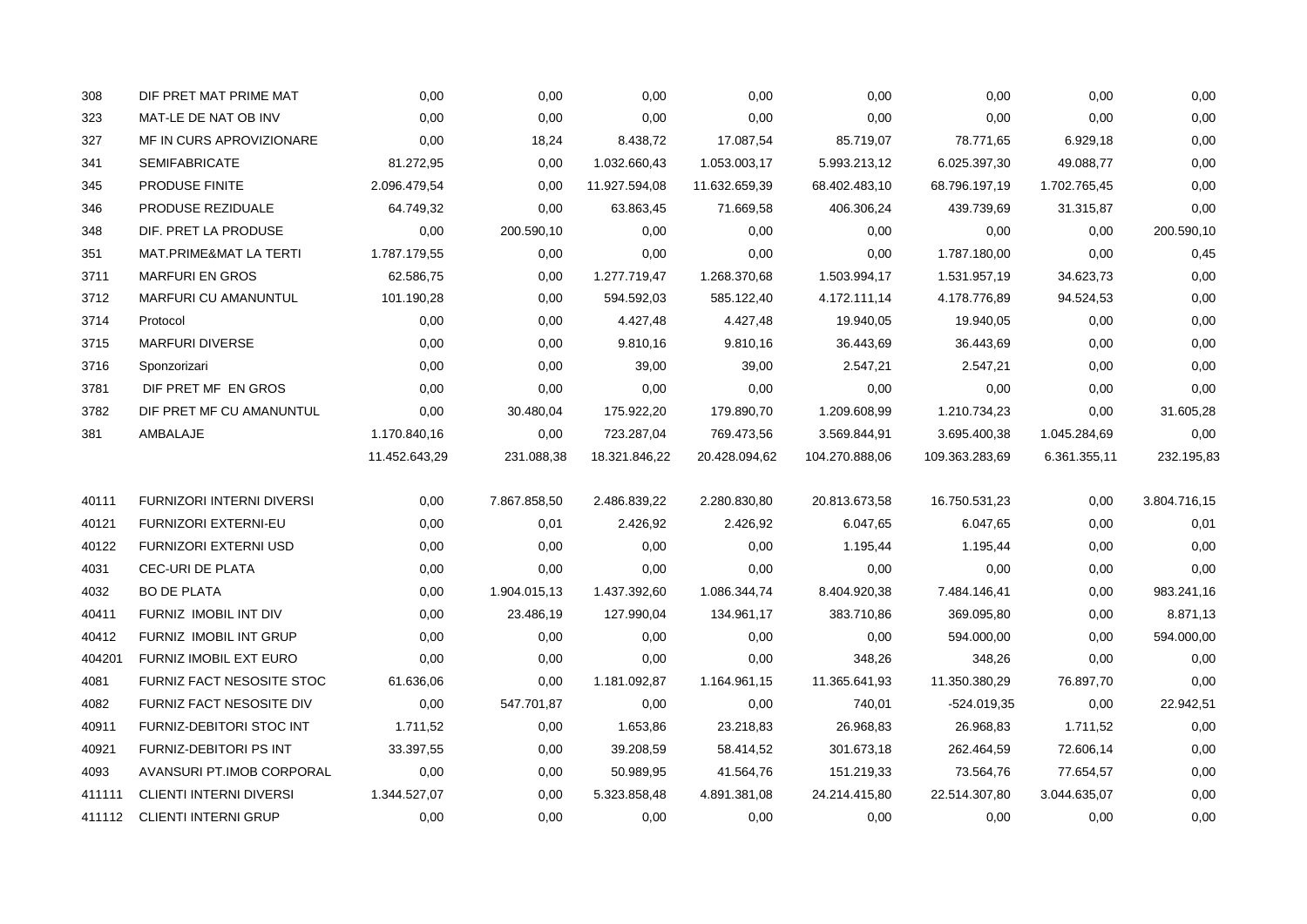| 41181 | CLINTI INCERTI IN LITIGIU     | 2.537.491,30 | 0,00         | 0,00       | 0,00       | 0,00         | 11.443,00    | 2.526.048,30 | 0,00         |
|-------|-------------------------------|--------------|--------------|------------|------------|--------------|--------------|--------------|--------------|
| 4131  | <b>CEC-URI DE PRIMIT</b>      | 219.132,90   | 0,00         | 257.617,43 | 196.147,05 | 1.614.450,63 | 1.626.934,42 | 206.649,11   | 0,00         |
| 4132  | <b>BO DE PRIMIT</b>           | 234.734,39   | 0,00         | 356.126,59 | 324.486,88 | 1.460.463,64 | 1.403.418,40 | 291.779,63   | 0,00         |
| 4133  | ALTE EFECTE DE PRIMIT         | 8.251,12     | 0,00         | 3.399,58   | 4.219,48   | 29.028,43    | 33.880,87    | 3.398,68     | 0,00         |
| 418   | CLIENTI-FACT DE INTOCMIT      | 4.536,90     | 0,00         | 0,00       | 0,00       | -4.536,90    | 0,00         | 0,00         | 0,00         |
| 41911 | CLIENTI-CREDIT INT DIV        | 0,00         | 5.819,23     | 1.827,28   | 1.827,28   | 32.844,31    | 32.694,32    | 0,00         | 5.669,24     |
| 421   | PERSONAL-SALARII DATORATE     | 0,00         | 326.253,29   | 871.079,00 | 905.968,00 | 4.923.998,00 | 4.952.658,00 | 0,00         | 354.913,29   |
| 423   | PERSONAL-AJUTOARE MAT         | 0,00         | 2.135,00     | 21.216,00  | 11.310,00  | 55.486,00    | 57.574,00    | 0,00         | 4.223,00     |
| 424   | PARTICIP PERS LA PROFIT       | 0,00         | 489.285,00   | 0,00       | 249.080,00 | 200.806,00   | 249.080,00   | 0,00         | 537.559,00   |
| 425   | AVANSURI ACORD PERS           | 0,00         | 0,00         | 253.280,00 | 252.630,00 | 1.518.030,00 | 1.492.780,00 | 25.250,00    | 0,00         |
| 426   | DREPTURI DE PERS NERIDIC      | 0,00         | 13.582,73    | 0,00       | 0,00       | 183,00       | 794,00       | 0,00         | 14.193,73    |
| 4271  | RETINERI SAL.DAT.TERT         | 0,00         | 6.520,67     | 100,00     | 100,00     | 700,00       | 600,00       | 0,00         | 6.420,67     |
| 4272  | <b>RETINERI CAR</b>           | 0,00         | 14.717,00    | 31.036,00  | 15.959,00  | 92.876,00    | 94.118,00    | 0,00         | 15.959,00    |
| 4273  | <b>RETINERI POPRIRI</b>       | 0.00         | 8.009,00     | 4.334,00   | 4.100,00   | 31.137,16    | 27.202,00    | 0,00         | 4.073,84     |
| 4274  | RETINERI SAL NEACOPERITE      | 349,50       | 0,00         | 0,00       | $-366,00$  | 0,00         | $-330,00$    | 679,50       | 0,00         |
| 4275  | <b>RETINERI DIVERSE</b>       | 0,00         | 246,61       | 517,00     | 517,00     | 3.358,00     | 3.330,00     | 0,00         | 218,61       |
| 4276  | RETINERI-DREPTURI IN NATU     | 0,00         | 0,00         | 13.468,18  | 13.429,00  | 105.936,56   | 105.936,56   | 0,00         | 0,00         |
| 4281  | ALTE DATORII PERS.            | 0.00         | 187.274,34   | 13.074,96  | 10.925,30  | 44.742,79    | 64.243,57    | 0,00         | 206.775,12   |
| 4282  | ALTE CREANTE PERS.            | 479.738,84   | 0,00         | 8.792,61   | 9.125,27   | 23.896,14    | 14.643,98    | 488.991,00   | 0,00         |
| 4311  | CONTRIB.SOC LA ASIG.SOC.      | 0,00         | 213.646,88   | 304.697,00 | 140.951,00 | 878.735,88   | 806.040,00   | 0,00         | 140.951,00   |
| 4312  | CONTRIB.SAL PENSIA SUPLIM     | 0,00         | 175.452,00   | 186.423,00 | 92.610,00  | 598.189,00   | 515.347,00   | 0.00         | 92.610,00    |
| 4313  | CONTRIB ANGAJATOR CASS        | 0,00         | 87.425,52    | 99.754,00  | 45.995,00  | 304.730,00   | 263.299,00   | 0,00         | 45.994,52    |
| 4314  | <b>CONTRIB ANGAJAT CASS</b>   | 0,00         | 97.984,00    | 105.027,00 | 48.430,00  | 326.752,00   | 277.195,00   | 0,00         | 48.427,00    |
| 4315  | CONTRIB FOND ACC BOALA        | 0,00         | 5.044,00     | 5.740,00   | 2.661,00   | 17.260,00    | 14.877,00    | 0,00         | 2.661,00     |
| 4316  | CONTRIB FOND CM               | 23.034,00    | 0,00         | 12.246,00  | 7.518,00   | 58.510,00    | 55.413,00    | 26.131,00    | 0,00         |
| 4317  | CAS ASIGURATI CM DIN BAS      | 0,00         | 0,00         | 0,00       | 0,00       | 0,00         | 0,00         | 0,00         | 0,00         |
| 4371  | CONTR.UNIT.LA FOND SOMAJ      | 0,00         | 8.193,00     | 9.329,00   | 4.259,00   | 28.552,00    | 24.617,00    | 0,00         | 4.258,00     |
| 4372  | CONTR.PERS.LA FOND SOMAJ      | 0,00         | 8.184,00     | 9.322,00   | 4.233,00   | 28.459,00    | 24.508,00    | 0,00         | 4.233,00     |
| 4373  | FOND GARANTARE SALARII        | 0,00         | 4.204,00     | 4.795,00   | 2.211,00   | 14.650,00    | 12.658,00    | 0,00         | 2.212,00     |
| 441   | <b>IMPOZITUL PE PROFIT</b>    | 0,00         | 0,00         | 0,00       | 73.838,00  | 0,00         | 73.838,00    | 0,00         | 73.838,00    |
| 4412  | <b>IMPOZ.PE PROFIT AMANAT</b> | 0,00         | 3.473.689,36 | 0,00       | 0,00       | 0,00         | 0,00         | 0.00         | 3.473.689,36 |
| 4423  | TVA DE PLATA                  | 0,00         | 6.439,50     | 29.930,00  | 45.196,33  | 225.782,61   | 264.540,30   | 0,00         | 45.197,19    |
| 4424  | TVA DE RECUPERAT              | 214.394,22   | 0,00         | 0,00       | 0,00       | 0,00         | 214.392,78   | 1,44         | 0,00         |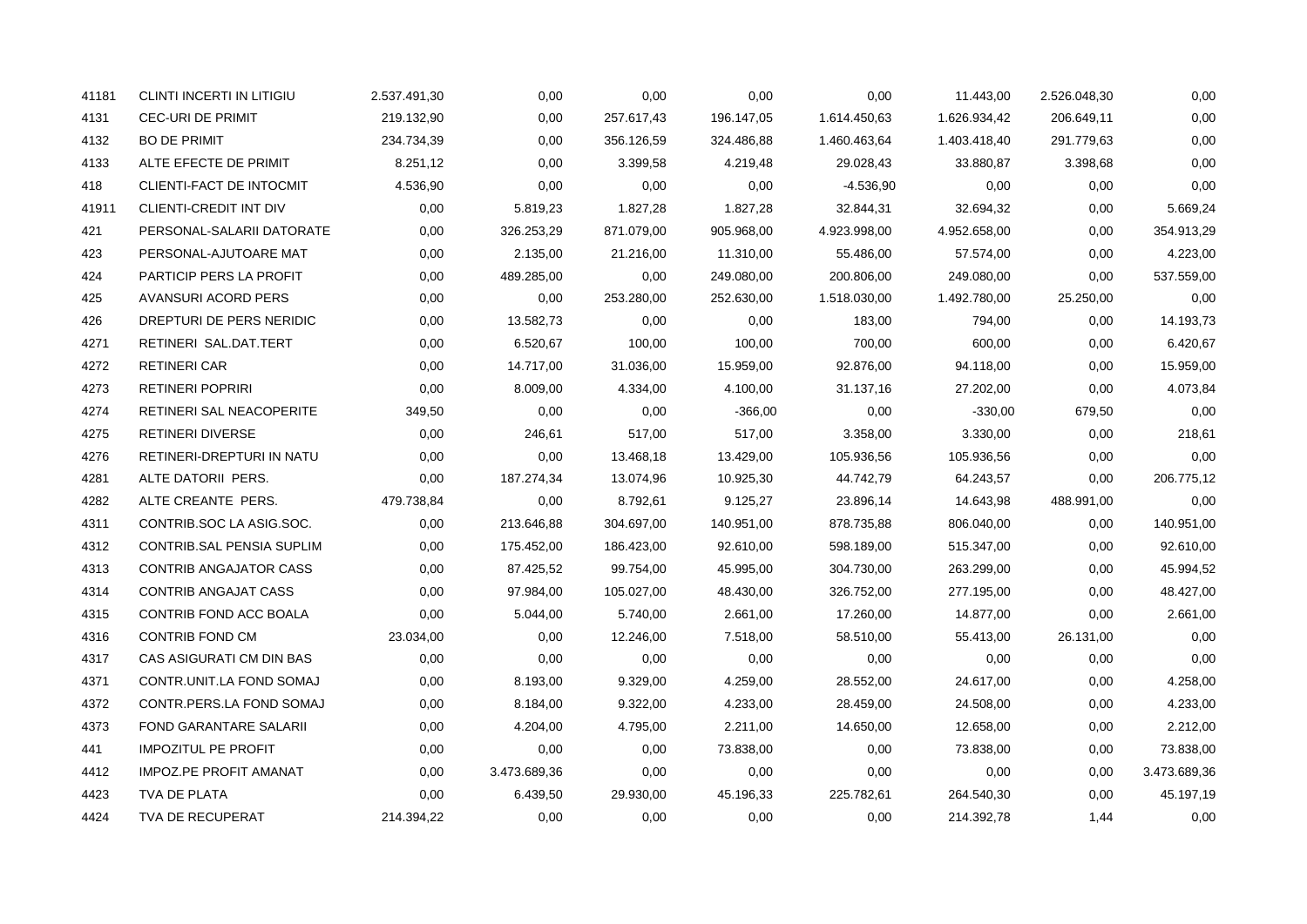| 4426  | <b>TVA DEDUCTIBILA</b>          | 0,00          | 0,00          | 452.142,53    | 452.142,53    | 3.033.984,36   | 3.033.984,36  | 0,00          | 0,00          |
|-------|---------------------------------|---------------|---------------|---------------|---------------|----------------|---------------|---------------|---------------|
| 44271 | TVA COLECT FACT                 | 0,00          | 0,00          | 449.066,94    | 449.066,94    | 2.972.048,08   | 2.972.048,08  | 0,00          | 0,00          |
| 44272 | TVA COLECT MAG                  | 0,00          | 0,00          | 44.366,37     | 44.366,37     | 312.165,53     | 312.165,53    | 0,00          | 0,00          |
| 44273 | TVA COLECT DIV                  | 0,00          | 0,00          | 3.905,55      | 3.905,55      | 14.311,05      | 14.311,05     | 0,00          | 0,00          |
| 4428  | <b>TVA NEEXIGIBILA</b>          | 91.978,44     | 0,00          | 0,00          | 0,00          | -93.275,82     | -756,15       | 0,00          | 541,23        |
| 44281 | TVA NEEX-MARF MAG AM            | 0,00          | 9.145,94      | 48.369,58     | 49.404,66     | 344.168,63     | 343.269,21    | 0,00          | 8.246,52      |
| 44282 | TVA NEEX-FURN FACT N            | 0,00          | 0,00          | 0,00          | 0,00          | 0,00           | 0,00          | 0,00          | 0,00          |
| 44283 | TVA NEEX-SISTEM TVA INCAS       | 51.787,25     | 0,00          | 23.327,76     | 22.550,88     | 125.835,34     | 141.113,02    | 36.509,57     | 0,00          |
| 444   | <b>IMPOZIT PE VENIT SALARII</b> | 0,00          | 215.933,00    | 145.294,00    | 98.272,00     | 598.926,00     | 554.697,00    | 0,00          | 171.704,00    |
| 446   | ALTE IMPOZITE, TAXE             | 0,00          | 351,44        | 2.453,00      | 2.453,00      | 314.808,30     | 317.928,30    | 0,00          | 3.471,44      |
| 447   | <b>FOND SPECIALE</b>            | 0,00          | 0,00          | 0,00          | 0,00          | 0,00           | 0,00          | 0,00          | 0,00          |
| 4471  | <b>CONTRIB FD HANDICAPATI</b>   | 0,00          | 14.264,00     | 16.311,00     | 9.200,00      | 51.865,00      | 46.801,00     | 0,00          | 9.200,00      |
| 448   | ALTE DATORII CREANTE B S        | 0,00          | 0,00          | 0,00          | 0,00          | 24.714,56      | 21.594,56     | 3.120,00      | 0,00          |
| 4511  | DECONT IN CADR GRUP CREAN       | 22.329.194,45 | 0,00          | 1.865.305,84  | 2.160.067,34  | 11.246.303,19  | 6.462.906,02  | 27.112.591,62 | 0,00          |
| 4512  | DECONT IN CADR GRUP DATOR       | 0,00          | 4.669.606,27  | 1.725.342,72  | 963.172,50    | 3.405.192,99   | 4.540.568,08  | 0,00          | 5.804.981,36  |
| 4571  | DIVID DE PLATA AN PREC          | 0,00          | 259.313,22    | 0,00          | 0,00          | 115,00         | 0,00          | 0,00          | 259.198,22    |
| 4582  | DECONT DIN OP IN PARTIC-A       | 0.00          | 0,00          | 0,00          | 0,00          | 0,00           | 0,00          | 0.00          | 0,00          |
| 461   | <b>DEBITORI DIVERSI</b>         | 633.176,67    | 0,00          | 240.038,20    | 240.978,20    | 2.939.965,57   | 790.383,87    | 2.782.758,37  | 0,00          |
| 462   | <b>CREDITORI DIVERSI</b>        | 0,00          | 21.707,43     | 138,00        | 138,00        | 25.614,00      | 25.614,00     | 0,00          | 21.707,43     |
| 471   | CHELTUIELI INREG.IN AVANS       | 142.283,51    | 0,00          | 24.127,71     | 77.344,30     | 405.275,69     | 439.749,55    | 107.809,65    | 0,00          |
| 472   | <b>VENITURI INREG.IN AVANS</b>  | 0,00          | 650,00        | 0,00          | 0,00          | 0,00           | 0,00          | 0,00          | 650,00        |
| 473   | DEC OP IN CURS DE CLARIF        | 40.995,02     | 0,00          | 35.414,53     | 35.418,05     | 125.821,32     | 124.509,57    | 42.306,77     | 0,00          |
| 4758  | SUBV.INV PRG.RABLA              | 0,00          | 27.185,00     | 2.471,00      | 0,00          | 14.826,00      | 0,00          | 0,00          | 12.359,00     |
| 481   | DEC INTRE UNIT SI SUB           | 0,00          | 0,00          | 0,00          | 0,00          | 0,00           | 0,00          | 0,00          | 0,00          |
| 48101 | DEC BUZAU SLOBOZIA              | 0,00          | 0,01          | 65.525,50     | 65.525,50     | 377.880,24     | 377.880,24    | 0,00          | 0,01          |
| 48102 | DEC BUZAU IASI                  | 0,00          | 0,00          | 0,00          | 0,00          | 0,00           | 0,00          | 0,00          | 0,00          |
| 482   | DEC INTRE SUBUNITATI            | 0,00          | 0,00          | 0,00          | 0,00          | 0,00           | 0,00          | 0,00          | 0,00          |
| 491   | PROV DEP.CREANT CLIENTI         | 0,00          | 2.275.870,53  | 0,00          | 0,00          | 11.443,00      | 0,00          | 0,00          | 2.264.427,53  |
| 496   | PROV DEP.CREANT DEBIT           | 0,00          | 522.415,00    | 0,00          | 0,00          | 0,00           | 0,00          | 0,00          | 522.415,00    |
|       |                                 | 28.452.350,71 | 23.493.608,67 | 18.398.184,39 | 16.825.470,38 | 104.537.563,53 | 92.145.525,20 | 36.927.529,64 | 19.576.749,27 |
| 5111  | EFECTE DE INCAS - TICHETE       | 0,00          | 0,00          | 3.405,18      | 3.399,58      | 29.028,43      | 29.028,43     | 0,00          | 0,00          |
| 5112  | <b>CEC- BO SPRE INCASARE</b>    | 102.998,32    | 0,00          | 538.211,66    | 686.527,87    | 2.996.383,85   | 3.076.943,01  | 22.439,16     | 0,00          |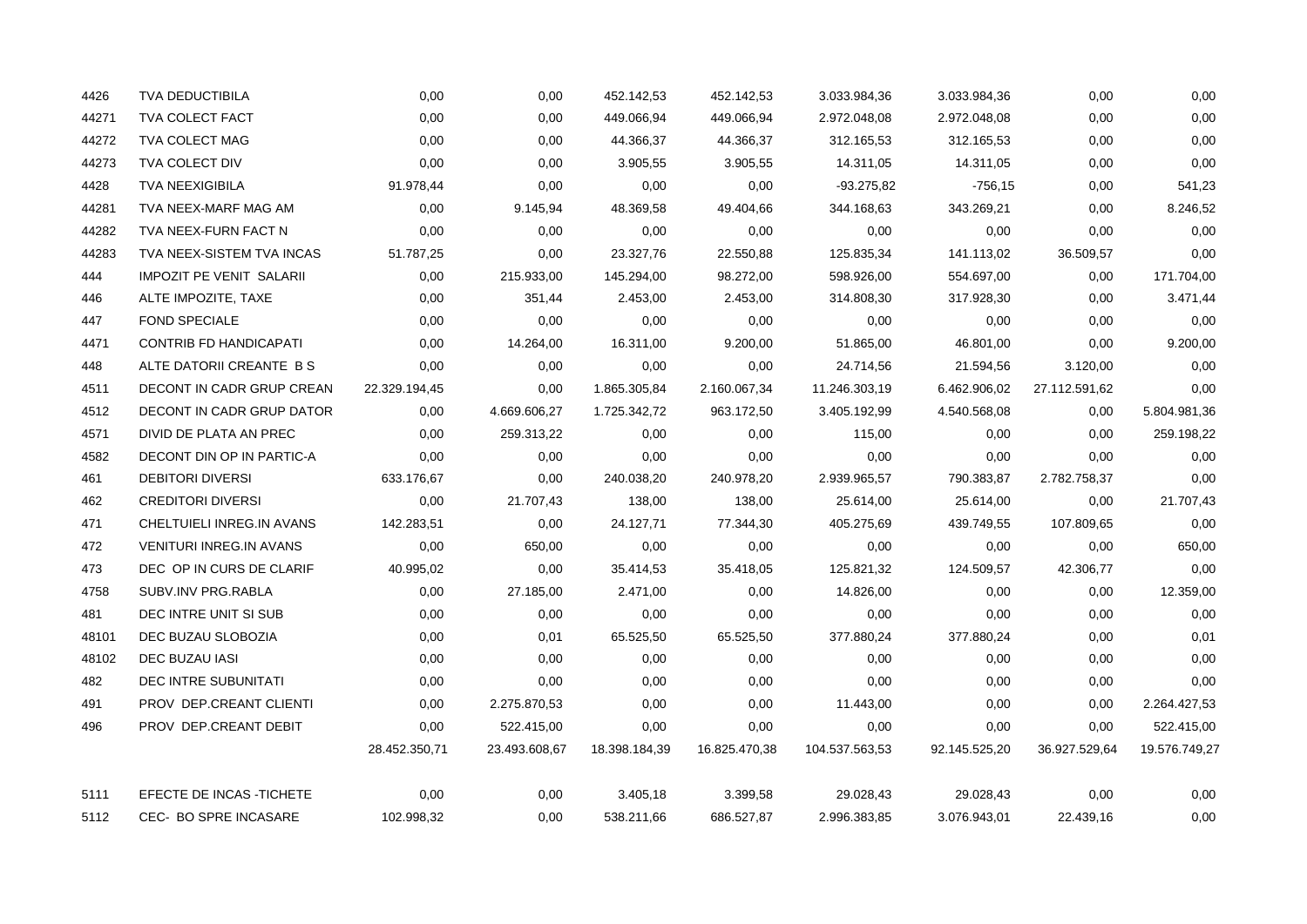| 512131 | CONT BC TRANSILVANIA         | 2.212,57   | 0,00         | 216.803,81   | 217.188,45   | 1.445.360,87  | 1.447.240,10  | 333,34       | 0,00         |
|--------|------------------------------|------------|--------------|--------------|--------------|---------------|---------------|--------------|--------------|
| 512132 | CONT DISP BC TRANS           | 1.600,00   | 0,00         | 0,00         | 0,00         | 0,00          | 0,00          | 1.600,00     | 0,00         |
| 512137 | CONT CURENT BRD BUZAU        | 777,11     | 0,00         | 265.569,83   | 283.167,14   | 1.676.433,27  | 1.670.476,01  | 6.734,37     | 0,00         |
| 512138 | CONT BRD RM SARAT            | 0,00       | 0,00         | 0,00         | 0,00         | 0,00          | 0,00          | 0,00         | 0,00         |
| 512139 | CONT CURENT BRD IASI         | 0,00       | 0,00         | 0,00         | 0,00         | 0,00          | 0,00          | 0,00         | 0,00         |
| 512141 | CONT UNICREDIT VL            | 179.202,70 | 0,00         | 140.704,67   | 134.018,13   | 1.588.371,58  | 1.760.698,37  | 6.875,91     | 0,00         |
| 512143 | CONT CURENT ING BUZAU        | 295.067,47 | 0,00         | 4.668.735,32 | 3.951.289,55 | 27.816.247,33 | 26.813.293,40 | 1.298.021,40 | 0,00         |
| 512147 | CONT TREZORERIA BZ           | 26.133,80  | 0,00         | 74.966,41    | 99.298,00    | 428.044,34    | 445.493,24    | 8.684,90     | 0,00         |
| 512148 | CONT TREZORERIA IS           | 0,00       | 0,00         | 0,00         | 0,00         | 0,00          | 0,00          | 0,00         | 0,00         |
| 512149 | <b>CONT GARANTII BRD LEI</b> | 37.273,46  | 0,00         | 15,30        | 0,00         | 15,30         | 0,00          | 37.288,76    | 0,00         |
| 512150 | CONT SUBVENTIE TREZORERIE    | 28,17      | 0,00         | 0,00         | 0,00         | 0,00          | 0,00          | 28,17        | 0,00         |
| 512151 | CONT DE INDIS TREZ LEI       | 7.950,00   | 0,00         | 65.298,00    | 45.000,00    | 411.420,00    | 399.072,00    | 20.298,00    | 0,00         |
| 512163 | CONT CURENT ING IASI         | 0,00       | 0,00         | 0,00         | 0,00         | 0,00          | 0,00          | 0,00         | 0,00         |
| 512164 | CONT UNICREDIT SL            | 0,00       | 0,00         | 61.312,50    | 61.312,50    | 320.024,00    | 320.024,00    | 0,00         | 0,00         |
| 512166 | TREZ DEP COL PEN SL          | 6.934,65   | 0,00         | 0,20         | 0,00         | 2.713,84      | 9.647,13      | 1,36         | 0,00         |
| 512169 | CONT TREZ DGASPC BZ SI VN    | 15.581,16  | 0,00         | 0,54         | 0,00         | 6,74          | 9.150,91      | 6.436,99     | 0,00         |
| 512170 | CONT CURENT CEC BANK LEI     | 3.472,00   | 0,00         | 1.595.025,00 | 1.595.025,00 | 4.675.292,89  | 4.678.764,89  | 0,00         | 0,00         |
| 512171 | CONT CARD CEC BANK LEI       | 300,00     | 0,00         | 0,00         | 25,00        | 0,00          | 25,00         | 275,00       | 0,00         |
| 512436 | DISP.LA ING IN EURO          | 0,00       | 0,00         | 2.757,78     | 2.651,52     | 6.865,87      | 6.440,90      | 424,97       | 0,00         |
| 512440 | DISP.LA ING IN \$            | 537,38     | 0,00         | 0,00         | 32,92        | 1.227,16      | 1.373,41      | 391,13       | 0,00         |
| 5125   | CARDURI AVANTAJ              | 0,00       | 0,21         | 0,00         | 0,00         | 0,00          | 0,00          | 0,00         | 0,21         |
| 5186   | DOBINZI DE PLATIT            | 0,00       | 14.398,92    | 0,00         | 0,00         | 14.141,87     | 0,00          | 0,00         | 257,05       |
| 51932  | LINIE DE CREDIT ING          | 0,00       | 0,00         | 0,00         | 0,00         | 0,00          | 5.086.293,38  | 0,00         | 5.086.293,38 |
| 51934  | LINIE CREDIT ING EUR         | 0,00       | 4.012.294,25 | 0,00         | 0,00         | 4.036.708,81  | 24.414,56     | 0,00         | 0,00         |
| 51937  | LINIE CREDIT LEI UNICREDI    | 0,00       | 106.320,00   | 0,00         | 0,00         | 106.320,00    | 0,00          | 0,00         | 0,00         |
| 51939  | DESCOPERIRE CONT ING LEI     | 0,00       | 1.124.999,87 | 0,00         | 0,00         | 1.134.160,88  | 9.161,01      | 0,00         | 0,00         |
| 51941  | LINIE CREDIT LEI CEC BANK    | 0,00       | 0,00         | 109.000,00   | 0,00         | 154.615,62    | 3.019.157,89  | 0,00         | 2.864.542,27 |
| 53111  | <b>CASA CENTRALA</b>         | 133.178,98 | 0,00         | 2.300.660,79 | 2.282.694,74 | 13.739.855,61 | 13.779.320,26 | 93.714,33    | 0,00         |
| 53112  | CASA COLECT PANIF            | 0,10       | 0,00         | 1.595.723,58 | 1.595.723,58 | 9.156.958,98  | 9.156.958,74  | 0,34         | 0,00         |
| 53113  | CASA COLECT MOARA            | 0,00       | 0,00         | 181.656,80   | 181.656,80   | 1.386.228,09  | 1.386.228,09  | 0,00         | 0,00         |
| 53118  | CASA COLECTOARE BRM PAN      | 0.00       | 0,00         | 0,00         | 0,00         | 795,83        | 795,83        | 0.00         | 0,00         |
| 5321   | TIMBRE FISCALE SI POSTALE    | 69,29      | 0,00         | 0,00         | 0,00         | 0,00          | 0,00          | 69,29        | 0,00         |
| 5328   | <b>BCF-URI</b>               | 2.261,26   | 0,00         | 4.173,91     | 2.754,68     | 12.521,73     | 12.238,28     | 2.544,71     | 0,00         |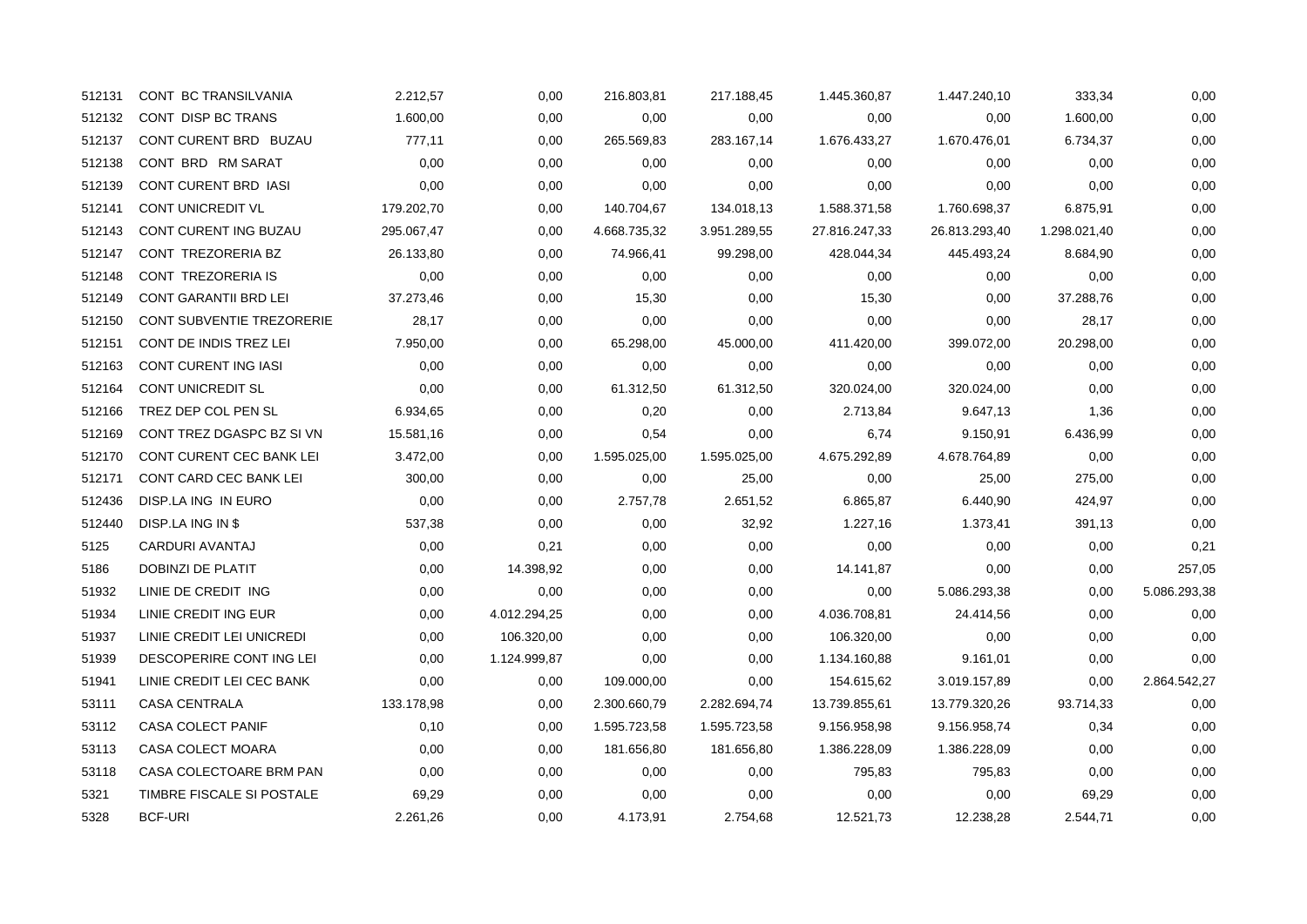| 5329  | TICHETE DE MASA              | 0,00       | 0,00         | 0,00          | 0,00          | 0,00           | 0,00           | 0,00         | 0,00         |
|-------|------------------------------|------------|--------------|---------------|---------------|----------------|----------------|--------------|--------------|
| 542   | <b>AVANSURI TREZORERIE</b>   | 0,00       | 0,00         | 11.594,87     | 11.465,10     | 84.561,98      | 83.161,62      | 1.400,36     | 0,00         |
| 5811  | VIRAM INT RAIFFEISEN BANK    | 0,00       | 0,00         | 0,00          | 0,00          | 0,00           | 0,00           | 0,00         | 0,00         |
| 58110 | <b>VIRAMENTE CASA</b>        | 0,00       | 0,00         | 1.765.717,39  | 1.765.717,39  | 10.054.433,93  | 10.054.433,93  | 0,00         | 0,00         |
| 58111 | <b>VIRAMENTE RMS</b>         | 0,00       | 0,00         | 110.030,04    | 110.030,04    | 652.015,96     | 652.015,96     | 0,00         | 0,00         |
| 58112 | VIRAMENT INTERN CEC BANK     | 0,00       | 0,00         | 0,00          | 25,00         | 14.160,00      | 14.185,00      | 0,00         | 25,00        |
| 5812  | <b>VIRAM INT BC TRANS</b>    | 0,00       | 0,00         | 25,00         | 0,00          | 6.625,00       | 6.600,00       | 25,00        | 0,00         |
| 5813  | <b>VIRAMENTE INTERNE BRD</b> | 0,00       | 0,00         | 1.000,00      | 1.000,00      | 74.000,00      | 74.000,00      | 0,00         | 0,00         |
| 5814  | <b>VIRAM INT UNICREDIT</b>   | 0,00       | 0,00         | 0,00          | 0,00          | 340.500,00     | 340.500,00     | 0,00         | 0,00         |
| 5815  | <b>VIRAMENTE INTERNE ING</b> | 0,00       | 0,00         | 2.414.517,43  | 2.414.517,43  | 19.722.199,56  | 19.722.199,56  | 0,00         | 0,00         |
| 5819  | <b>VIRAM INT TREZORERIE</b>  | 0,00       | 0,00         | 65.298,00     | 65.298,00     | 431.359,57     | 431.359,57     | 0,00         | 0,00         |
|       |                              | 815.578,42 | 5.258.013,25 | 16.192.204,01 | 15.509.818,42 | 102.519.598,89 | 104.520.694,48 | 1.507.587,49 | 7.951.117,91 |
| 6011  | CHELT CU MAT PRIME DIV       | 0,00       | 0,00         | 2.613.426,33  | 2.613.426,33  | 14.881.814,08  | 14.881.814,08  | 0,00         | 0,00         |
| 6022  | CHELT PRIV COMB              | 0,00       | 0,00         | 105.464,13    | 105.464,13    | 603.205,84     | 603.205,84     | 0,00         | 0,00         |
| 60221 | <b>CHELTUIELI BCF</b>        | 0,00       | 0,00         | 1.836,40      | 1.836,40      | 5.859,60       | 5.859,60       | 0,00         | 0,00         |
| 6023  | CHELT PRIV MAT AMBALAT       | 0,00       | 0,00         | 4.561,12      | 4.561,12      | 94.911,84      | 94.911,84      | 0,00         | 0,00         |
| 6024  | CHELT PRIV PIESE DE SCH      | 0,00       | 0,00         | 55.587,06     | 55.587,06     | 293.615,61     | 293.615,61     | 0,00         | 0,00         |
| 6028  | CHELT PRIV ALTE MAT AUX      | 0,00       | 0,00         | 61.033,62     | 61.033,62     | 379.259,90     | 379.259,90     | 0,00         | 0,00         |
| 603   | CHELT PRIV OB DE INV         | 0,00       | 0,00         | 77.265,64     | 77.265,64     | 289.222,63     | 289.222,63     | 0,00         | 0,00         |
| 604   | CHELT PRIV MAT NESTOCATA     | 0,00       | 0,00         | 170,60        | 170,60        | 8.069,67       | 8.069,67       | 0,00         | 0,00         |
| 6051  | CHELT PRIV ENERGIA           | 0,00       | 0,00         | 107.985,54    | 107.985,54    | 613.904,11     | 613.904,11     | 0,00         | 0,00         |
| 6052  | CHELT CU GAZELE              | 0,00       | 0,00         | 248.272,56    | 248.272,56    | 1.592.395,90   | 1.592.395,90   | 0,00         | 0,00         |
| 6053  | CHELT CU APA                 | 0,00       | 0,00         | 26.810,36     | 26.810,36     | 96.033,15      | 96.033,15      | 0,00         | 0,00         |
| 6071  | <b>ENGROS</b>                | 0,00       | 0,00         | 1.232.997,43  | 1.232.997,43  | 1.335.300,47   | 1.335.300,47   | 0,00         | 0,00         |
| 6072  | AMANUNT                      | 0,00       | 0,00         | 342.383,82    | 342.383,82    | 2.497.427,39   | 2.497.427,39   | 0,00         | 0,00         |
| 6073  | <b>COST MARFA DIVERSE</b>    | 0,00       | 0,00         | 0,00          | 0,00          | 0,00           | 0,00           | 0,00         | 0,00         |
| 608   | CHELT PRIV AMBALAJELE        | 0,00       | 0,00         | 347.772,92    | 347.772,92    | 1.960.059,10   | 1.960.059,10   | 0,00         | 0,00         |
| 6091  | REDUC COMERC PRIM ALTII      | 0,00       | 0,00         | $-780,04$     | -780,04       | $-4.279,27$    | $-4.279,27$    | 0,00         | 0,00         |
| 6092  | REDUC COMERC PRIMITE GRUP    | 0,00       | 0,00         | 0,00          | 0,00          | $-10.440,68$   | $-10.440,68$   | 0,00         | 0,00         |
| 611   | CHELT INTRETIN REPAR         | 0,00       | 0,00         | 45.425,80     | 45.425,80     | 277.971,91     | 277.971,91     | 0,00         | 0,00         |
| 612   | CHELT REDEV, LOC. DE GEST.   | 0,00       | 0,00         | 47.582,18     | 47.582,18     | 233.148,84     | 233.148,84     | 0,00         | 0,00         |
| 6131  | CHELT PRIME DE ASIG CLAD     | 0,00       | 0,00         | 3.232,43      | 3.232,43      | 17.073,09      | 17.073,09      | 0,00         | 0,00         |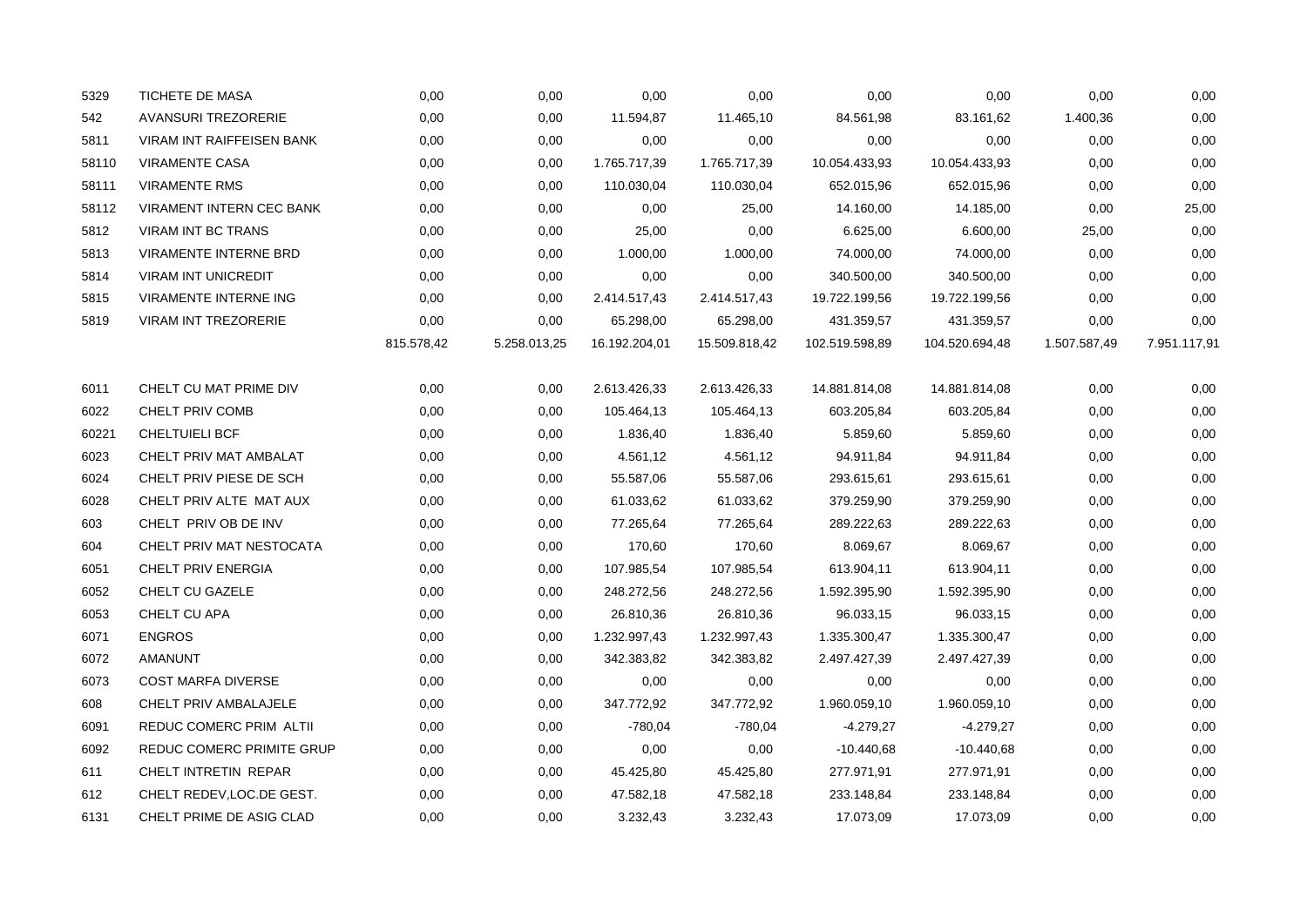| 6133  | CHELT PRIME ASIG AUTO         | 0,00 | 0,00 | 17.342,95  | 17.342,95  | 89.660,56    | 89.660,56    | 0,00 | 0,00 |
|-------|-------------------------------|------|------|------------|------------|--------------|--------------|------|------|
| 6134  | CHELT PRIME ASIG DIVERSE      | 0,00 | 0,00 | 1.828,32   | 1.828,32   | 9.049,01     | 9.049,01     | 0,00 | 0,00 |
| 621   | CHELT COLABORATORII           | 0,00 | 0,00 | 0,00       | 0,00       | 56.398,85    | 56.398,85    | 0,00 | 0,00 |
| 6231  | CHELTUIELI PROTOCOL           | 0,00 | 0,00 | 6.301,78   | 6.301,78   | 26.019,86    | 26.019,86    | 0,00 | 0,00 |
| 6232  | CHELT RECLAMA-PUBLICIT.       | 0,00 | 0,00 | 627.603,67 | 627.603,67 | 3.385.992,86 | 3.385.992,86 | 0,00 | 0,00 |
| 6241  | CHELT TRANSP BUNURI           | 0,00 | 0,00 | 46.262,99  | 46.262,99  | 366.777,50   | 366.777,50   | 0,00 | 0,00 |
| 6242  | CHELT TRANSP PERS             | 0,00 | 0,00 | 3.420,97   | 3.420,97   | 25.717,33    | 25.717,33    | 0,00 | 0,00 |
| 6251  | CHELT DEPL, DET, TRANSF       | 0,00 | 0,00 | 2.611,23   | 2.611,23   | 15.388,66    | 15.388,66    | 0,00 | 0,00 |
| 6252  | CHELT BILETE, ABON            | 0,00 | 0,00 | 445,07     | 445,07     | 2.003,98     | 2.003,98     | 0,00 | 0,00 |
| 6253  | CHELT DIURNE                  | 0,00 | 0,00 | 1.878,50   | 1.878,50   | 13.269,92    | 13.269,92    | 0,00 | 0,00 |
| 6261  | CHELT TAXE TELEFONICE         | 0,00 | 0,00 | 7.154,65   | 7.154,65   | 46.631,50    | 46.631,50    | 0,00 | 0,00 |
| 6262  | CHELT TAXE TELEF-SALAR        | 0,00 | 0,00 | 3.839,55   | 3.839,55   | 22.623,66    | 22.623,66    | 0,00 | 0,00 |
| 6263  | CHELTUIELI TAXE POSTALE       | 0,00 | 0,00 | 0,00       | 0,00       | 141,00       | 141,00       | 0,00 | 0,00 |
| 627   | CHELT.CU SERV. BANCARE        | 0,00 | 0,00 | 5.787,86   | 5.787,86   | 67.236,26    | 67.236,26    | 0,00 | 0,00 |
| 6281  | ALTE CHELT SERV TERTI         | 0,00 | 0,00 | 217.588,60 | 217.588,60 | 1.033.174,67 | 1.033.174,67 | 0,00 | 0,00 |
| 6282  | CHELT SERV AUDIT              | 0,00 | 0,00 | 806,36     | 806,36     | 95.212,60    | 95.212,60    | 0,00 | 0,00 |
| 6283  | CHELT PREGATIRE PROF          | 0,00 | 0,00 | 1.770,00   | 1.770,00   | 20.322,66    | 20.322,66    | 0,00 | 0,00 |
| 6284  | CHELT NOTAR, GEST, MEDIC      | 0,00 | 0,00 | 0,00       | 0,00       | 2.432,50     | 2.432,50     | 0,00 | 0,00 |
| 6285  | CHELT CONTR INCH LOC          | 0,00 | 0,00 | 638,38     | 638,38     | 7.010,04     | 7.010,04     | 0,00 | 0,00 |
| 6351  | CHELT IMP CLADIRI             | 0,00 | 0,00 | 31.773,70  | 31.773,70  | 231.115,86   | 231.115,86   | 0,00 | 0,00 |
| 6352  | CHELT IMP TEREN               | 0,00 | 0,00 | 4.609,68   | 4.609,68   | 29.857,60    | 29.857,60    | 0,00 | 0,00 |
| 6353  | CHELT TAXE AUTO               | 0,00 | 0,00 | 9.700,58   | 9.700,58   | 56.791,64    | 56.791,64    | 0,00 | 0,00 |
| 6354  | CHELT IMP TAXE DIV            | 0,00 | 0,00 | 3.286,03   | 3.286,03   | 27.610,00    | 27.610,00    | 0,00 | 0,00 |
| 6355  | CHELTUIELI NEDEDUCTIBILE      | 0,00 | 0,00 | 3.392,38   | 3.392,38   | 13.254,03    | 13.254,03    | 0,00 | 0,00 |
| 641   | CHELT SALARII PERS            | 0,00 | 0,00 | 884.515,00 | 884.515,00 | 4.862.927,00 | 4.862.927,00 | 0,00 | 0,00 |
| 6451  | CONTRIB UNIT ASIG. SOC        | 0,00 | 0,00 | 140.951,00 | 140.951,00 | 806.040,00   | 806.040,00   | 0,00 | 0,00 |
| 64510 | CHELT FD HANDICAPATI          | 0,00 | 0,00 | 9.200,00   | 9.200,00   | 46.801,00    | 46.801,00    | 0,00 | 0,00 |
| 6452  | CONTRIB UNIT SOMAJ            | 0,00 | 0,00 | 4.259,00   | 4.259,00   | 24.617,00    | 24.617,00    | 0,00 | 0,00 |
| 6453  | <b>CONTRIB ANGAJATOR CASS</b> | 0,00 | 0,00 | 45.995,00  | 45.995,00  | 263.299,00   | 263.299,00   | 0,00 | 0,00 |
| 6454  | CONTRIB ANGTOR FDGRTSAL       | 0,00 | 0,00 | 2.211,00   | 2.211,00   | 12.658,00    | 12.658,00    | 0,00 | 0,00 |
| 6455  | CHELT FOND CONC MED           | 0,00 | 0,00 | 7.518,00   | 7.518,00   | 43.043,00    | 43.043,00    | 0,00 | 0,00 |
| 6458  | ALTE CHELT PRIV PROT SOC      | 0,00 | 0,00 | 2.962,02   | 2.962,02   | 54.095,40    | 54.095,40    | 0,00 | 0,00 |
| 6459  | CHELT FD ACCID BOLI PROF      | 0,00 | 0,00 | 2.661,00   | 2.661,00   | 14.877,00    | 14.877,00    | 0,00 | 0,00 |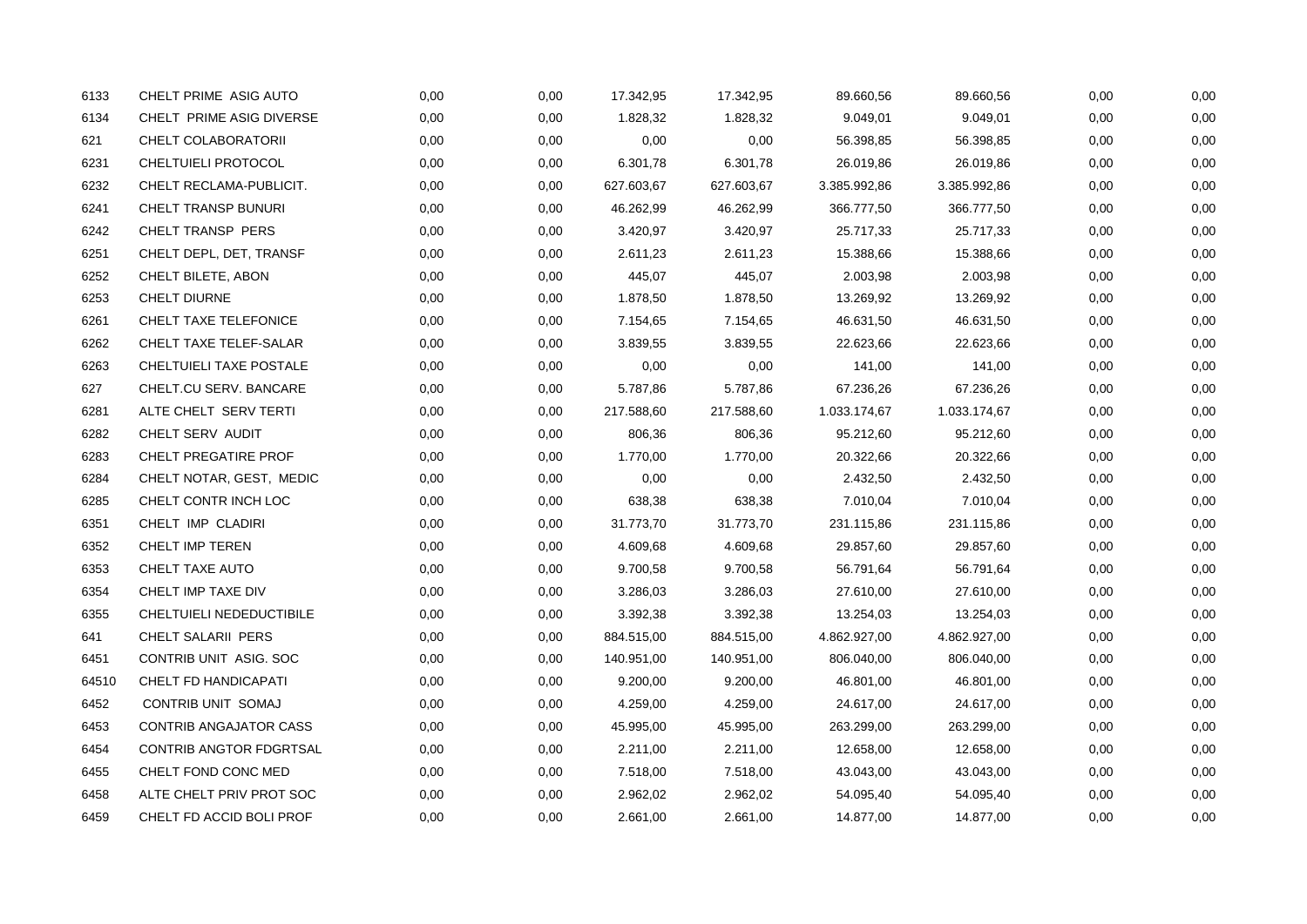| 6581  | CHELT MAJ PEN, BS, BAS          | 0,00 | 0,00 | 0,00          | 0,00          | 34.570,85       | 34.570,85       | 0,00 | 0,00 |
|-------|---------------------------------|------|------|---------------|---------------|-----------------|-----------------|------|------|
| 6582  | CH DONATII, SPONSORIZARI        | 0,00 | 0,00 | 39,00         | 39,00         | 41.147,21       | 41.147,21       | 0,00 | 0,00 |
| 6583  | CH OPERATIUNI CAPITAL           | 0,00 | 0,00 | 66.619,15     | 66.619,15     | 2.745.991,94    | 2.745.991,94    | 0,00 | 0,00 |
| 6584  | DIV CH EXPL NETAX(DPVTVA)       | 0,00 | 0,00 | 24,17         | 24,17         | 357,51          | 357,51          | 0,00 | 0,00 |
| 6588  | ALTE CH DE EXPL NEDED           | 0,00 | 0,00 | 27.943,41     | 27.943,41     | 88.348,04       | 88.348,04       | 0,00 | 0,00 |
| 66501 | CH. DIF.CURS VAL.EUR            | 0,00 | 0,00 | 245,43        | 245,43        | 741,19          | 741,19          | 0,00 | 0,00 |
| 66502 | CH. DIF.CURS VAL.USD            | 0,00 | 0,00 | 32,92         | 32,92         | 74,05           | 74,05           | 0,00 | 0,00 |
| 666   | CHELT.PRIV.DOBINZILE            | 0,00 | 0,00 | 10.395,19     | 10.395,19     | 103.766,86      | 103.766,86      | 0,00 | 0,00 |
| 6811  | CHELT PRIVIND AMORTIZAREA       | 0,00 | 0,00 | 312.202,15    | 312.202,15    | 1.913.599,43    | 1.913.599,43    | 0,00 | 0,00 |
| 6911  | CHELT IMP PROFIT CURENT         | 0,00 | 0,00 | 73.838,00     | 73.838,00     | 73.838,00       | 73.838,00       | 0,00 | 0,00 |
|       |                                 | 0,00 | 0,00 | 7.910.682,59  | 7.910.682,59  | 41.939.038,21   | 41.939.038,21   | 0,00 | 0,00 |
| 70111 | VENIT VANZ PF CL INT DIV        | 0,00 | 0,00 | 3.833.844,35  | 3.833.844,35  | 21.801.128,64   | 21.801.128,64   | 0,00 | 0,00 |
| 70112 | VENIT VANZ PF CL GRUP           | 0,00 | 0,00 | 1.649.742,52  | 1.649.742,52  | 11.293.424,84   | 11.293.424,84   | 0,00 | 0,00 |
| 70113 | VENIT DISC PF CL INT DIV        | 0,00 | 0,00 | $-332.195.79$ | $-332.195,79$ | -2.271.168,90   | $-2.271.168,90$ | 0,00 | 0,00 |
| 70114 | VENIT DISC PF CL INT GRUP       | 0,00 | 0,00 | $-317.869,70$ | $-317.869,70$ | $-2.123.072.21$ | $-2.123.072.21$ | 0,00 | 0,00 |
| 703   | <b>VENITVANZ PROD REZID</b>     | 0,00 | 0,00 | 435,00        | 435,00        | 13.938,80       | 13.938,80       | 0,00 | 0,00 |
| 704   | VENIT LUCR EXEC SERVPREST       | 0,00 | 0,00 | 0,00          | 0,00          | 420,00          | 420,00          | 0,00 | 0,00 |
| 706   | <b>VENIT REDEV LOCATII GEST</b> | 0,00 | 0,00 | 11.326,38     | 11.326,38     | 80.494,81       | 80.494,81       | 0,00 | 0,00 |
| 70711 | VENIT VANZ MF CL INT DIV        | 0,00 | 0,00 | 1.227.239,63  | 1.227.239,63  | 1.337.818,05    | 1.337.818,05    | 0,00 | 0,00 |
| 70712 | VENIT VANZ MF CL INT GRUP       | 0,00 | 0,00 | 8.179,50      | 8.179,50      | 62.911,65       | 62.911,65       | 0,00 | 0,00 |
| 70713 | VENIT VANZ MF COM AM            | 0,00 | 0,00 | 508.264,50    | 508.264,50    | 3.646.837,64    | 3.646.837,64    | 0,00 | 0,00 |
| 70715 | VENIT DISC VANZ CL DIVERS       | 0,00 | 0,00 | $-303,04$     | $-303,04$     | $-3.595,61$     | $-3.595,61$     | 0,00 | 0,00 |
| 708   | <b>VENIT ACTIV DIV</b>          | 0,00 | 0,00 | 782,75        | 782,75        | 35.769,44       | 35.769,44       | 0,00 | 0,00 |
| 7091  | REDUC COMERC ACORDA ALTII       | 0,00 | 0,00 | $-75.804.11$  | $-75.804,11$  | -230.288,27     | -230.288,27     | 0,00 | 0,00 |
| 7092  | REDUC COMERC ACORD GRUP         | 0,00 | 0,00 | $-60.123,98$  | $-60.123,98$  | -311.195,64     | -311.195,64     | 0,00 | 0,00 |
| 711   | <b>VARIATIA STOCURILOR</b>      | 0,00 | 0,00 | 5.965.449,73  | 5.965.449,73  | 32.143.078,74   | 32.143.078,74   | 0,00 | 0,00 |
| 7417  | VEN.DIN SUBV.EXPL               | 0,00 | 0,00 | 2.471,00      | 2.471,00      | 14.826,00       | 14.826,00       | 0,00 | 0,00 |
| 7581  | VENIT DESP, AMENZI PEN          | 0,00 | 0,00 | 0,00          | 0,00          | 130,00          | 130,00          | 0,00 | 0,00 |
| 7583  | VENIT VANZ ACTIV OP CAPIT       | 0,00 | 0,00 | 0,00          | 0,00          | 2.607.860,00    | 2.607.860,00    | 0,00 | 0,00 |
| 7585  | VENIT ACTIV DIV EXPL            | 0,00 | 0,00 | 4.178,66      | 4.178,66      | 4.178,66        | 4.178,66        | 0,00 | 0,00 |
| 7588  | ALTE VENIT DIN EXPLOATARE       | 0,00 | 0,00 | 6.029,54      | 6.029,54      | 18.057,95       | 18.057,95       | 0,00 | 0,00 |
| 76501 | VENIT DIF.CURS VAL.EUR          | 0,00 | 0,00 | 0,00          | 0,00          | 50.991,01       | 50.991,01       | 0,00 | 0,00 |